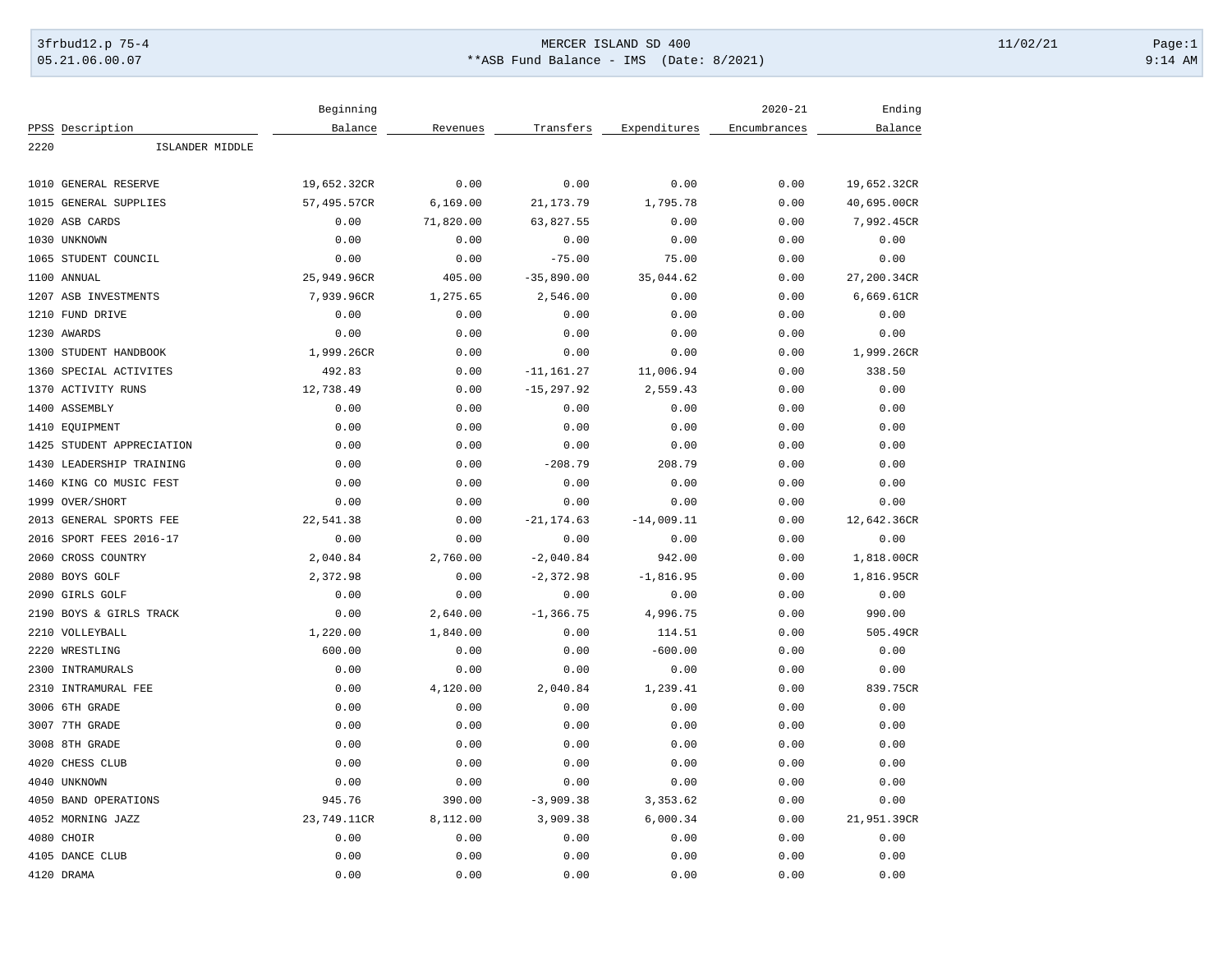## 3frbud12.p 75-4 Page:2 05.21.06.00.07 \*\*ASB Fund Balance - IMS (Date: 8/2021) 9:14 AM

|       |                               | Beginning   |                           |                             |              | $2020 - 21$             | Ending                           |
|-------|-------------------------------|-------------|---------------------------|-----------------------------|--------------|-------------------------|----------------------------------|
| PPSS  | Description                   | Balance     | Revenues                  | Transfers                   | Expenditures | Encumbrances            | Balance                          |
| 2220  | ISLANDER MIDDLE               |             |                           |                             |              |                         |                                  |
|       |                               |             |                           |                             |              |                         |                                  |
|       | 4195 GLOBAL CITIZENSHIP       | 0.00        | 0.00                      | 0.00                        | 0.00         | 0.00                    | 0.00                             |
|       | 4250 MATH CLUB                | 0.00        | 0.00                      | 0.00                        | 0.00         | 0.00                    | 0.00                             |
| 4260  | ORCHESTRA                     | 0.00        | 0.00                      | 0.00                        | 0.00         | 0.00                    | 0.00                             |
| 4420  | 5TH GRADE ACTIVITY            | 0.00        | 0.00                      | 0.00                        | 0.00         | 0.00                    | 0.00                             |
| 4430  | NATURAL HELPERS               | 3,720.99CR  | 0.00                      | 0.00                        | 0.00         | 0.00                    | 3,720.99CR                       |
|       | 4540 SCIENCE CLUB             | 0.00        | 0.00                      | 0.00                        | 0.00         | 0.00                    | 0.00                             |
| 4545  | ROBOTICS CLUB                 | 0.00        | 0.00                      | 0.00                        | 0.00         | 0.00                    | 0.00                             |
| 4710  | DESTINATION IMAGINATION       | 0.00        | 0.00                      | 0.00                        | 0.00         | 0.00                    | 0.00                             |
| 6000  | PRIVATE MONEYS                | 0.00        | 0.00                      | 0.00                        | 0.00         | 0.00                    | 0.00                             |
|       | 6410 RED CROSS                | 0.00        | 0.00                      | 0.00                        | 0.00         | 0.00                    | 0.00                             |
| 6705  | GLOBAL GIVING                 | 0.00        | 0.00                      | 0.00                        | 0.00         | 0.00                    | 0.00                             |
| 6780  | WORLD OUTSIDE MY SHOES        | 0.00        | 0.00                      | 0.00                        | 0.00         | 0.00                    | 0.00                             |
|       | 6785 MIYFS                    | 0.00        | 0.00                      | 0.00                        | 0.00         | 0.00                    | 0.00                             |
| 6820  | MAKE A WISH FOUNDATION        | 0.00        | 0.00                      | 0.00                        | 0.00         | 0.00                    | 0.00                             |
| 6825  | FREE THE CHILDREN             | 0.00        | 0.00                      | 0.00                        | 0.00         | 0.00                    | 0.00                             |
|       | *ISLANDER MIDDLE              | 97,554.89CR | 99,531.65                 | 0.00                        | 50, 911.13   | 0.00                    | 146, 175.41CR                    |
|       | *Restricted for Fund Purposes | 97,554.89CR | ============<br>99,531.65 | ==========<br>=====<br>0.00 | 50, 911.13   | ===============<br>0.00 | ================<br>146,175.41CR |
| $---$ | *Associated Student Body Fund | 97,554.89CR | 99,531.65                 | 0.00                        | 50, 911.13   | 0.00                    | 146, 175.41CR                    |